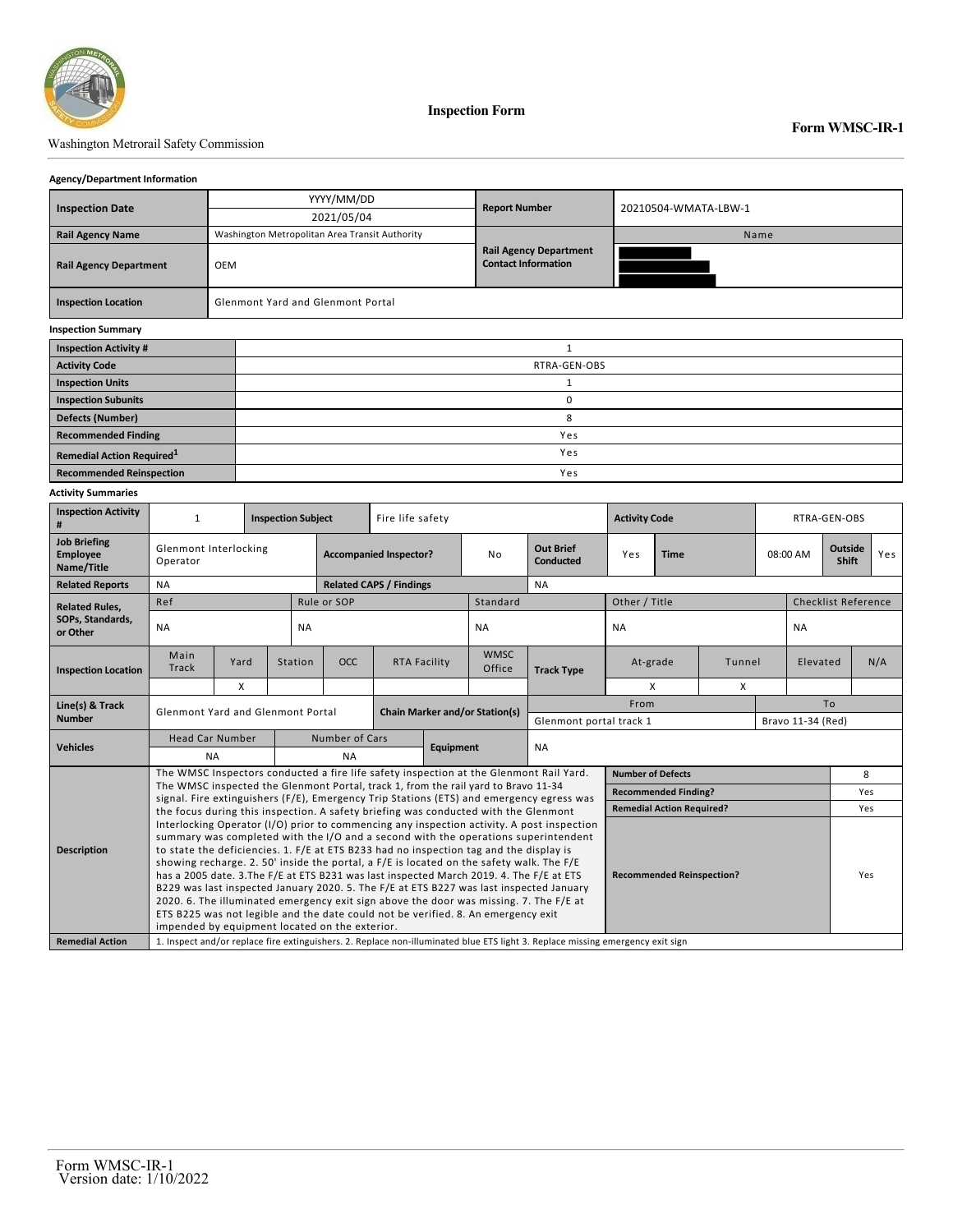

Washington Metrorail Safety Commission

### Photos:

# showing\_recharge\_needed



Location\_ETS\_\_mn\_\_B233\_

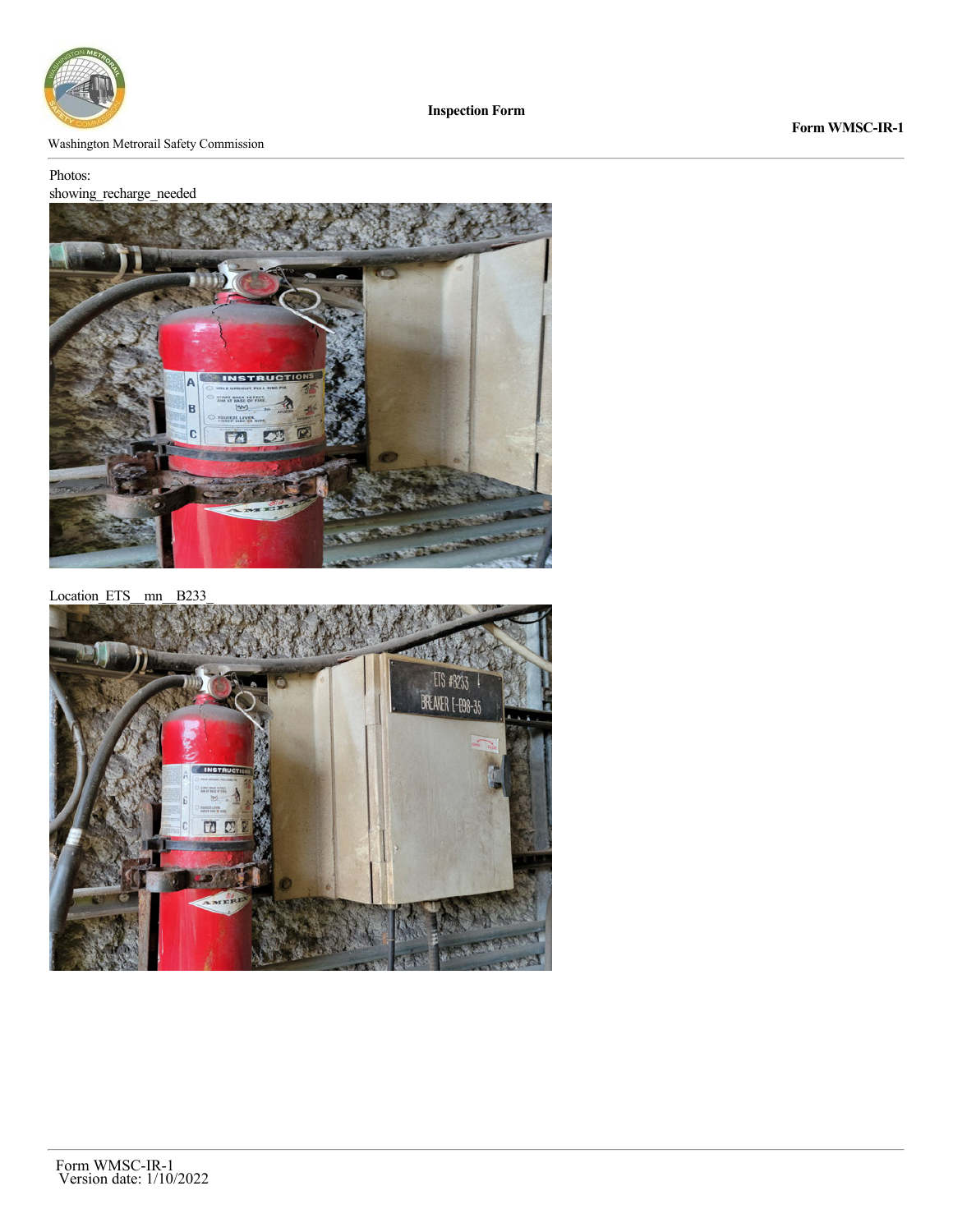

# **Form WMSC-IR-1**



F\_\_sh\_\_E\_stored\_on\_safety\_walk

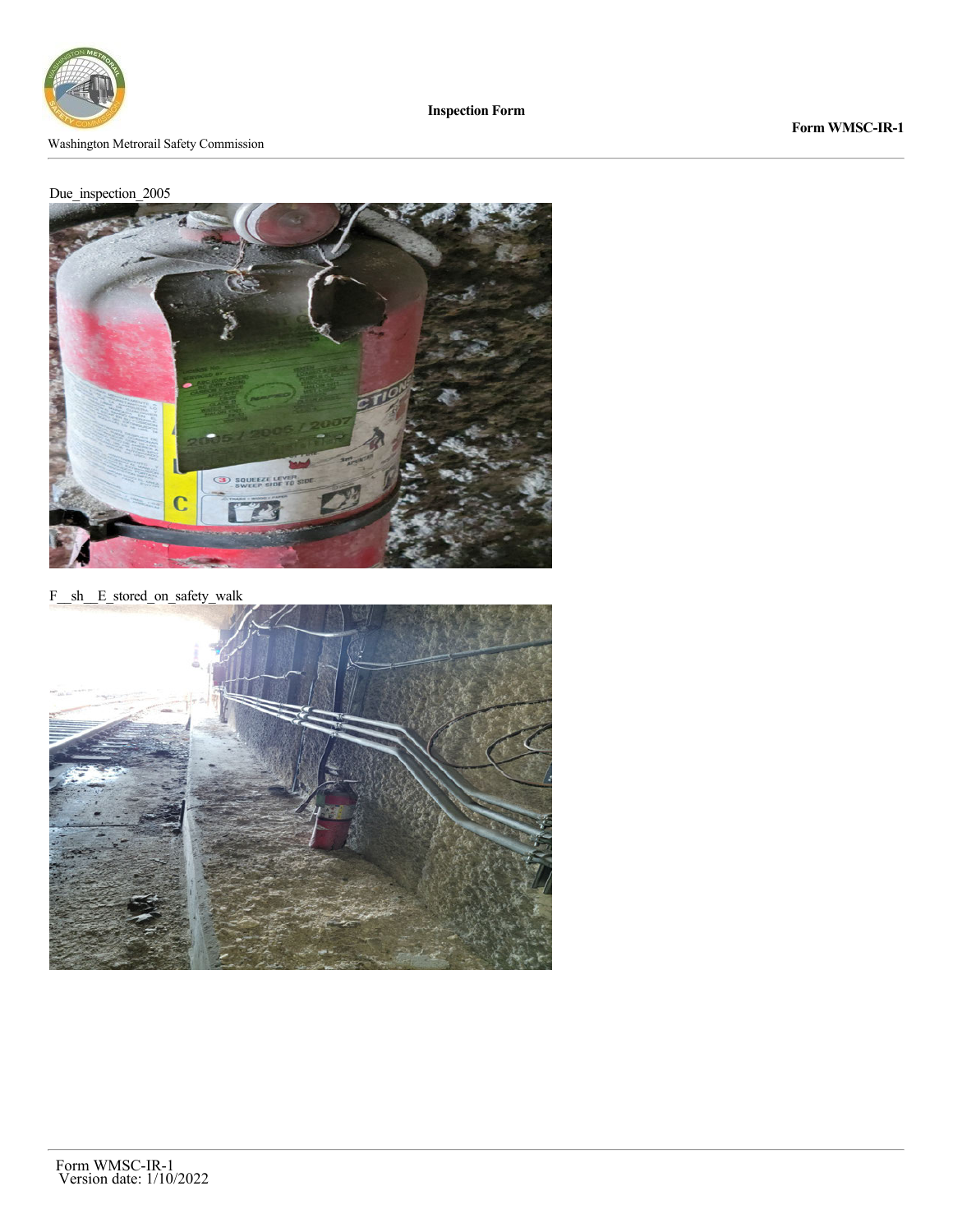

# **Form WMSC-IR-1**



Location\_ETS\_\_\_mn\_\_\_B229